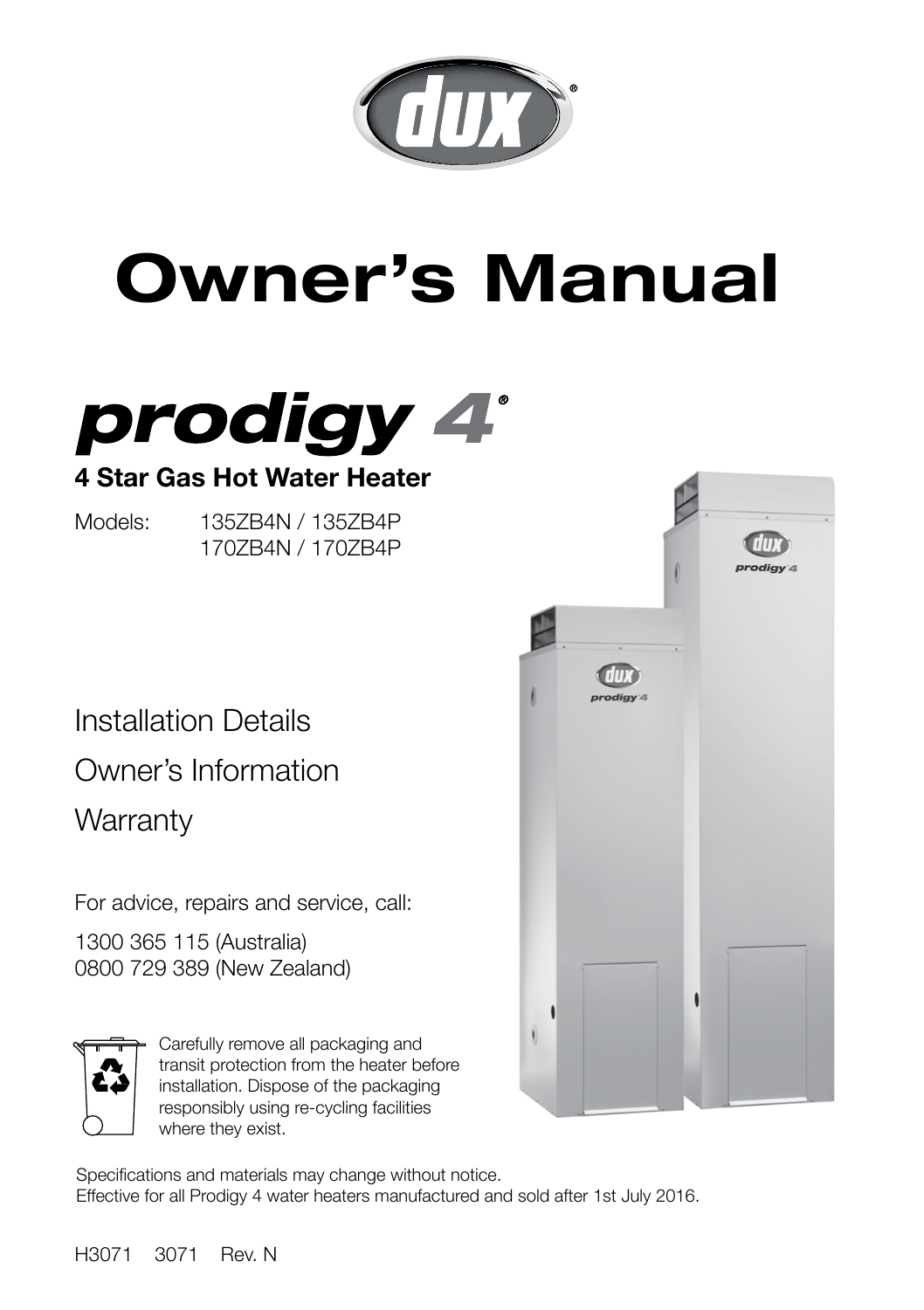

### **Contents**

| <b>Installation Requirements</b> | 1  |
|----------------------------------|----|
| Specifications                   | 4  |
| <b>Plumbing Connections</b>      | 5  |
| Gas Connection and Filling       | 7  |
| Lighting the Water Heater        | 8  |
| Shut Down and Draining           | 9  |
| Testing                          | 10 |
| Owner's Information              | 11 |
| System Maintenance               | 13 |
| Considering a Service Call?      | 14 |
| Warranty                         | 15 |

© Dux Manufacturing Limited 2016. All rights reserved.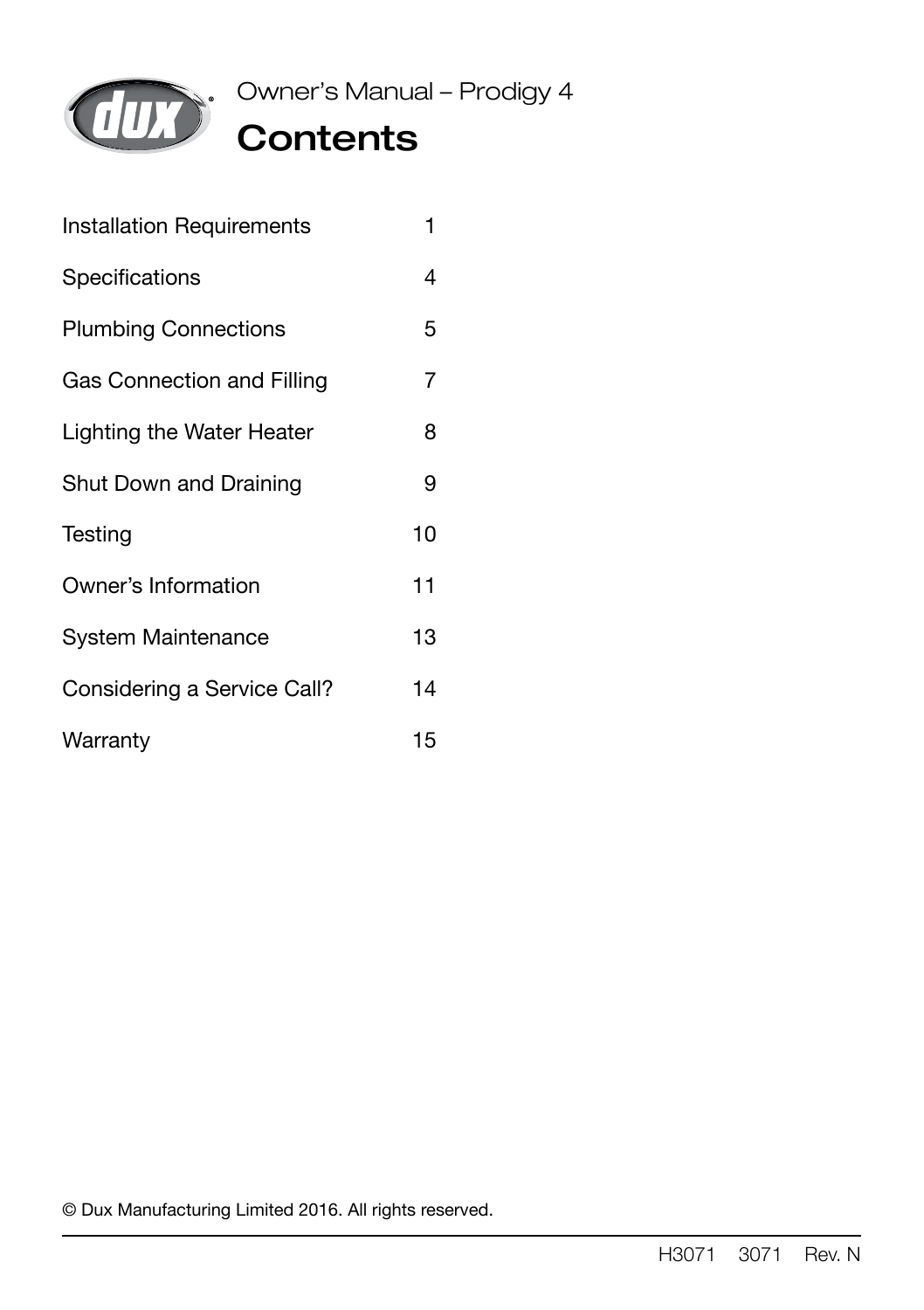

# Installation Requirements

#### **General:**

This water heater must be installed by a licensed tradesperson, and in accordance with:

- AS/NZS 3500.4 Plumbing and Drainage – Heated Water Services.
- Clause G12 of the NZ Building Code (in New Zealand).
- AS/NZS 5601.1 Gas Installations General Installations.
- Local authority regulations.
- Outside Australia and New Zealand, please refer to local plumbing and building codes and regulations.

Failure to comply with these requirements may affect your warranty.

#### **Note for Victoria:**

This water heater must be installed by a licensed person as required by the Victorian Building Act (1993).

Only a licensed person will provide a compliance certificate, showing that the work complies with all the relevant Standards. Only a licensed person will have insurance protecting their workmanship.

#### **Pool Heating:**

This water heater must **not** be used for pool heating.

#### **Location:**

The water heater must be installed **outdoors**.

The water heater should be located as close as possible to the most frequently used hot water outlet while still complying with the clearances specified in clause 6.9 of AS/NZS 5601.1. See Clearances on page 2 for further information.

Ensure that the compliance plate and associated warnings are clearly visible. Adequate access must be available for service to the gas controls, relief valve and anode.

The water heater must not be installed below ground level or in a location where water pools. The water heater must be accessible without the use of a ladder or scaffold.

The water heater must be installed upright with its back against an external wall.

Note - all models are equipped with a sacrificial anode, accessible through the top cover. It is recommended that a distance of 50% of the height of the water heater is provided as clearance above the water heater. This will assist in the replacement of the anode.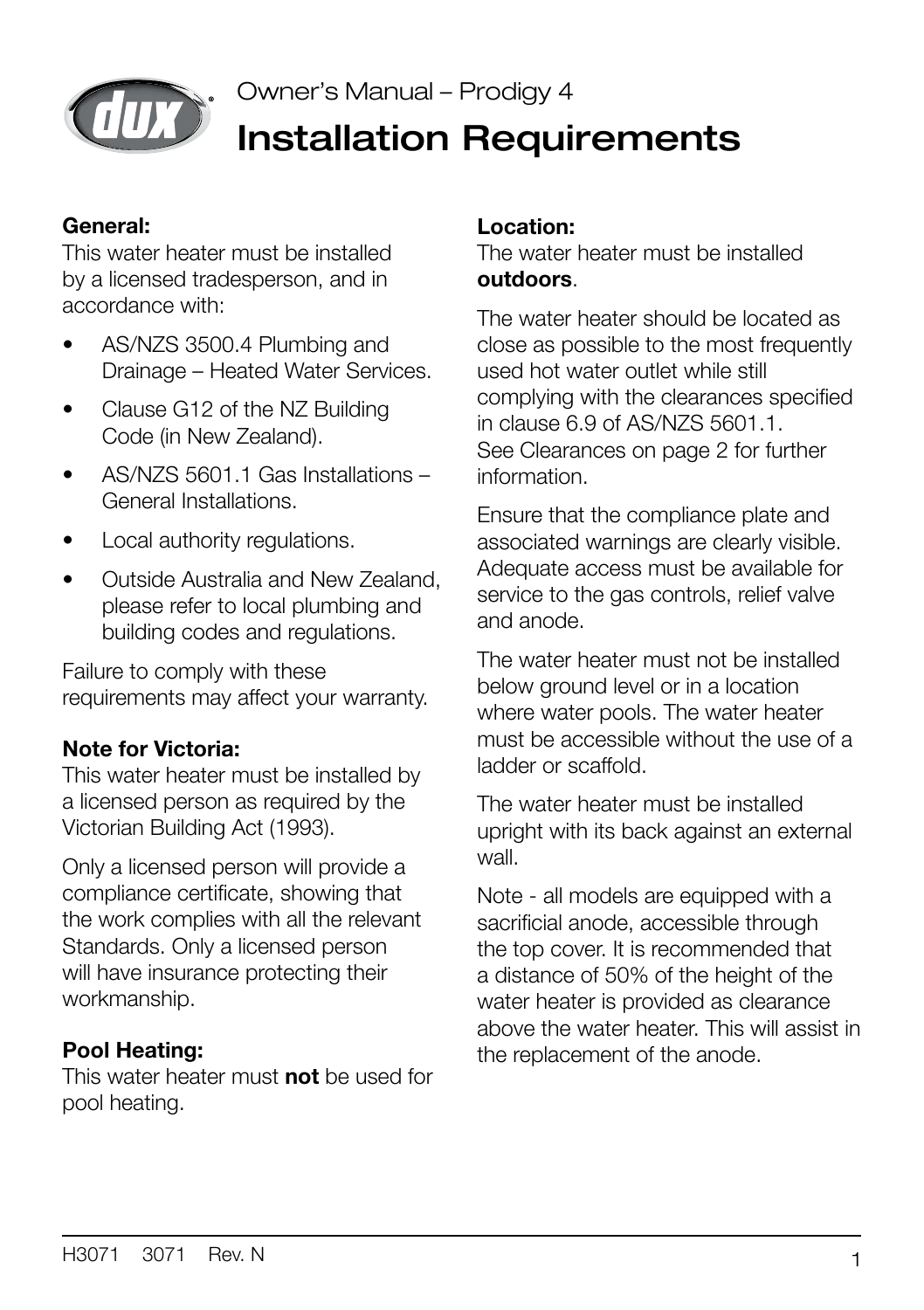

# Installation Requirements

#### **Clearances:**

Clause 6.9 of AS/NZS 5601.1 specifies the minimum clearances required between the water heater and building features, structures and other items.

As a guide, some of the common clearance requirements are set out below:

- At least 300 mm below any eaves, balconies or other projections. Note that at least half the height of the water heater is recommended as clearance to provide access to the anode.
- At least 500 mm from any external corner.
- At least 500 mm from any return wall or other structure facing the side of the water heater.
- At least 1000 mm from any gas meter.
- At least 500 mm from any electricity meter or fuse box.
- At least 500 mm from any openable window or door.

For a full list of the requirements and exemptions please refer to AS/NZS 5601.1.

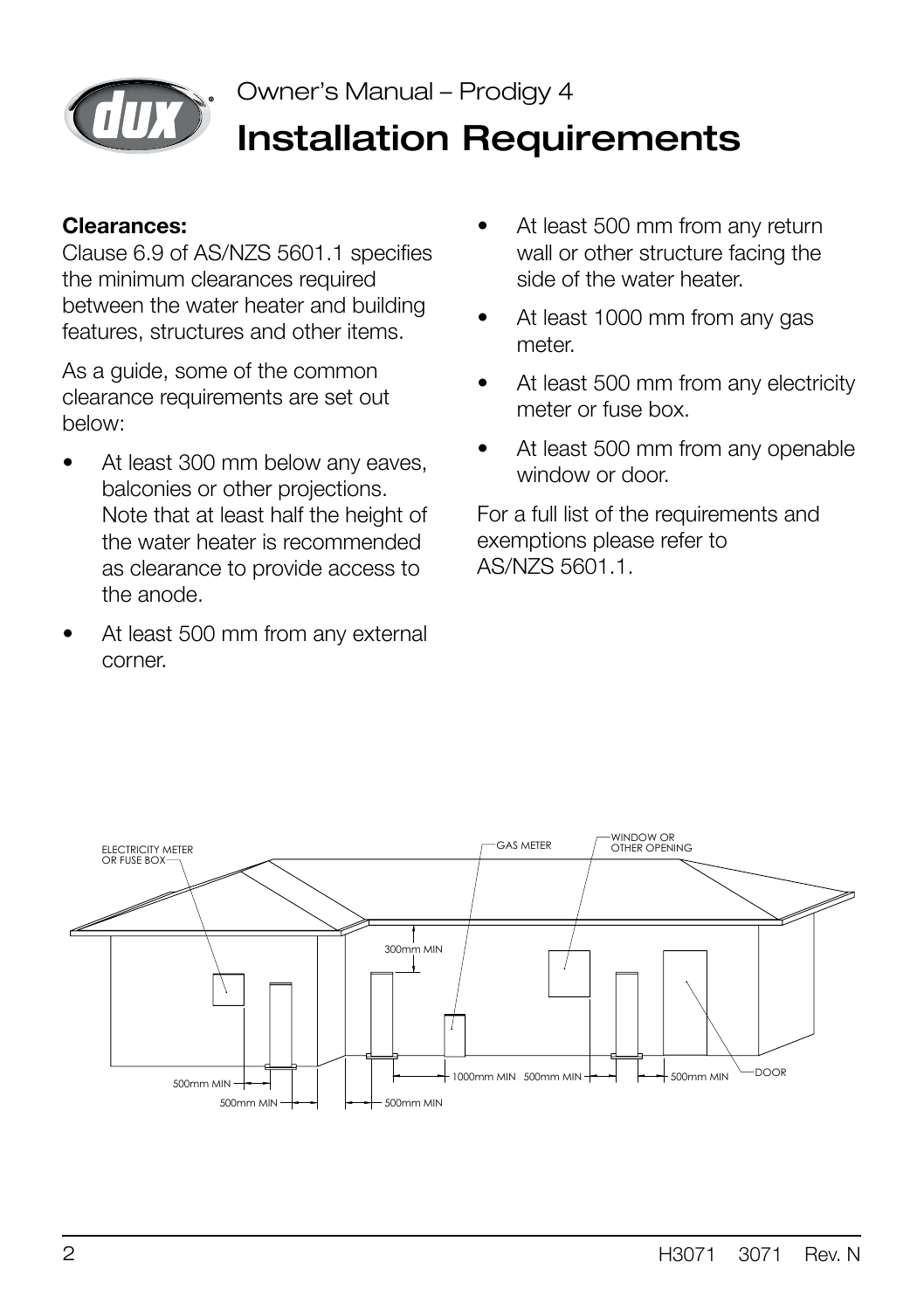

### Owner's Manual – Prodigy 4 Installation Requirements

#### **Water Heater Support:**

The water heater must be installed on a flat, solid, non-combustible supporting surface. The weight of the water heater should not cause deformation to any part of the building structure.

It is recommended that a plinth is installed under the water heater.

The water heater must be installed plumb and level.

The water heater must also be secured to a durable structure using the wall brackets supplied loose with the water heater. Note that the gas or water pipework must not be used to support the water heater.

The wall brackets are designed to be installed on each side of the water heater with the long leg against the side of the water heater and the short leg against the wall. The brackets should be located near the top of the water heater, approximately in line with the Outlet and Relief Valve sockets. Note that once installed, the brackets should not obscure any labels on the water heater.

The brackets should be fixed to the wall with suitable fasteners and fixed to the water heater with the self drilling screws provided.

#### **Water Supply:**

This water heater has been manufactured to suit the water conditions of most Australian metropolitan supplies.

Please note that certain water supplies can have a detrimental effect on the water heater and its life expectancy. If you are unsure about the water supply you can obtain information from the local water supply authority.

The water heater is designed for use in areas where the Total Dissolved Solids (TDS) content of the water supply is less than 2500 mg/L. The Tank Failure Warranty does not apply in areas where the TDS exceeds 2500 mg/L.

In areas where the TDS exceeds 600mg/L it is possible that the magnesium alloy anode (supplied in standard water heaters) may become overreactive. To alleviate this, the magnesium anode should be replaced with an aluminium alloy anode. Aluminium alloy anodes are available from your local Dux Supplier.

Water can also be very corrosive, the measure of this is the saturation index. If the water saturation index is greater than 0.40, an expansion control valve should be fitted. Please consult Dux After Sales and Service for advice if required.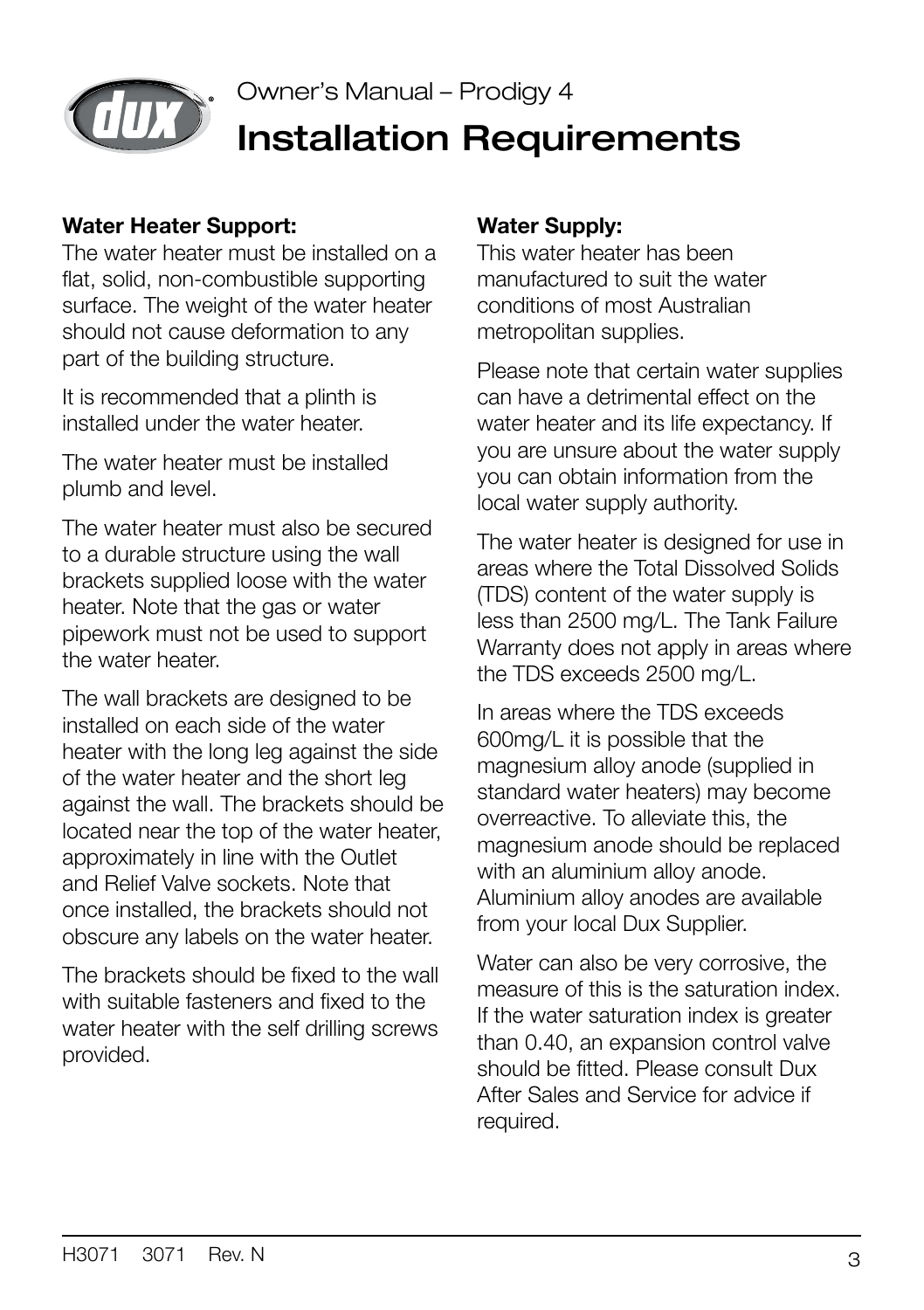





| <b>Specifications</b>       | <b>135ZB4N</b> | <b>135ZB4P</b> | <b>170ZB4N</b> | <b>170ZB4P</b> |
|-----------------------------|----------------|----------------|----------------|----------------|
| Capacity (L)                | 135            | 135            | 170            | 170            |
| Gas Type                    | Natural Gas    | Propane        | Natural Gas    | Propane        |
| Net Weight Empty (kg)       | 72             | 72             | 86             | 86             |
| Relief Valve Pressure (kPa) | 1400           | 1400           | 1400           | 1400           |
| Gas Consumption (MJ/h)      | 28             | 26             | 33             | 32             |
| Injector Size (mm)          | 2.35           | 1.40           | 2.55           | 1.55           |

| <b>Nominal Dimensions</b>      | <b>135L</b> | <b>170L</b> |
|--------------------------------|-------------|-------------|
| A - Overall Height (mm)        | 1600        | 1895        |
| B - Outlet Height (mm)         | 1325        | 1620        |
| $C$ – Inlet Height (mm)        | 220         | 220         |
| D - Gas Entry Height (mm)      | 300         | 300         |
| $E$ – Inlet/Outlet Offset (mm) | 220         | 220         |
| $F - Gas Entry$ Offset (mm)    | 475         | 475         |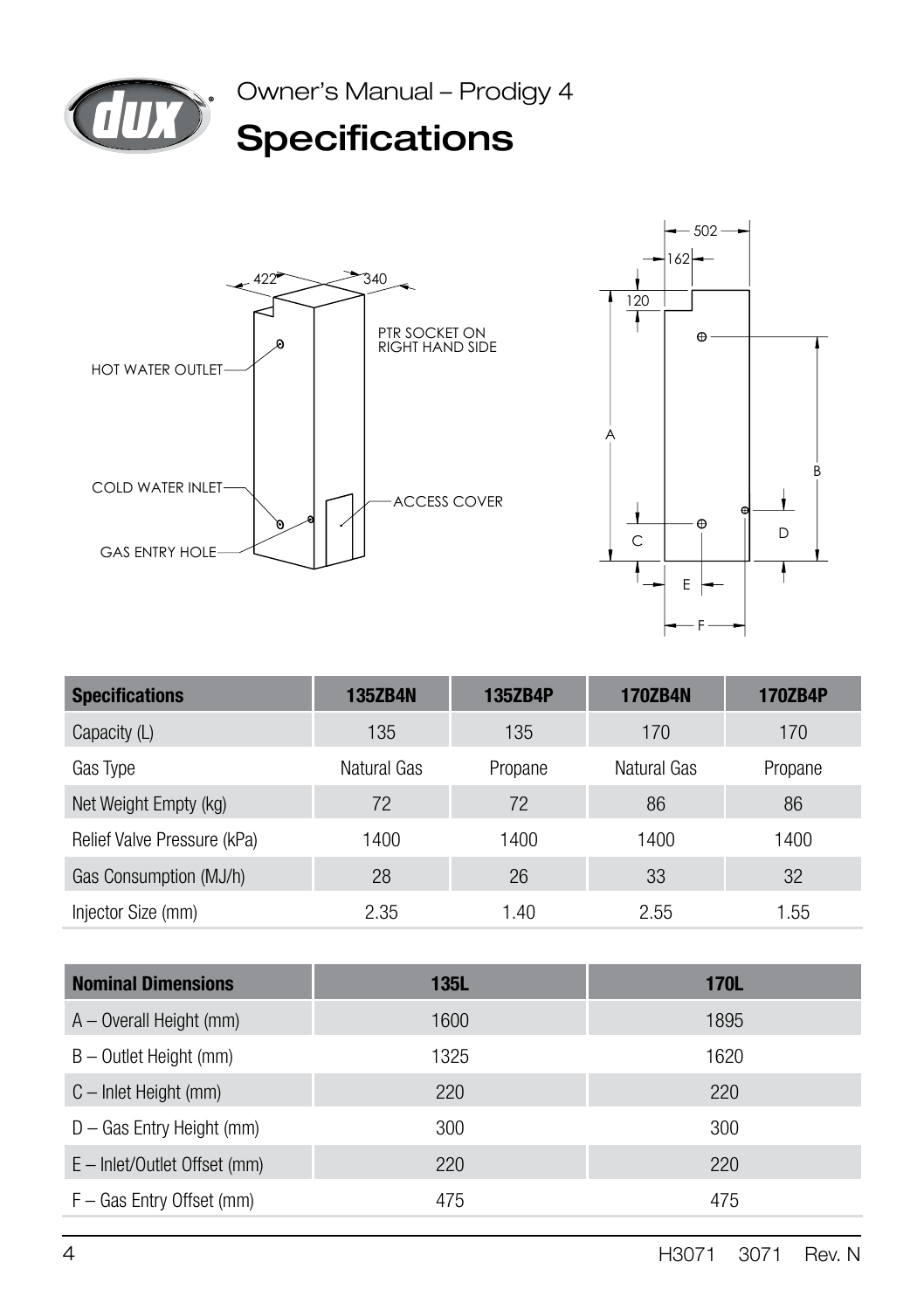

### Owner's Manual – Prodigy 4 Plumbing Connections

#### **Relief Valve:**

The Pressure & Temperature Relief (PTR) Valve is supplied loose with the water heater.

#### **The PTR Valve rating is 1400 kPa.**

The PTR Valve rating is also shown on the compliance plate. The PTR Valve must be installed directly into the RP½"(DN15) socket marked "RELIEF VALVE" at the top of the water heater on the right hand side.

Ensure that a sealing material is applied to the PTR Valve to prevent water leaks.

The drain line from this valve must be made of copper and run in accordance with the requirements of AS/NZS 3500.4.

The PTR Valve and its drain outlet pipe must not be sealed or blocked. A separate drain line must be run for the valve. It is not permitted to couple drain lines from relief valves into a single common drain line.

It is normal for the valve to leak a small amount of water during heating cycles.

The PTR Valve is not intended to enable connection of the water heater to supplementary energy sources such as solar panels or slow combustion stoves. Refer to AS/NZS 3500.4 for guidance on these types of installations.

#### **Caution:**

Care must be taken when attaching pipe saddles to the water heater. We recommend the use of self drilling screws no longer than 12 mm.

#### **Hot Water Connection:**

The hot water pipe is to be connected into the RP¾"(DN20) socket marked "OUTLET" at the top of the water heater on the left hand side.

It is recommended that all hot water pipes are insulated. Hot water pipes installed outdoors should be insulated with UV stabilised insulation.

Plastic pipes or fittings shall not be used within 1 metre of the outlet although they may be used downstream of a temperature control valve. Refer to AS/NZS 3500.4 for further details.

#### **Temperature Protection:**

Water heaters can produce very hot water. To reduce the risk of scald injury, it is mandatory under the requirements of AS/NZS 3500.4 that an approved temperature control device be fitted to the hot water supply to outlets used primarily for personal hygiene. This valve should be checked at regular intervals to ensure its operation and settings remain correct.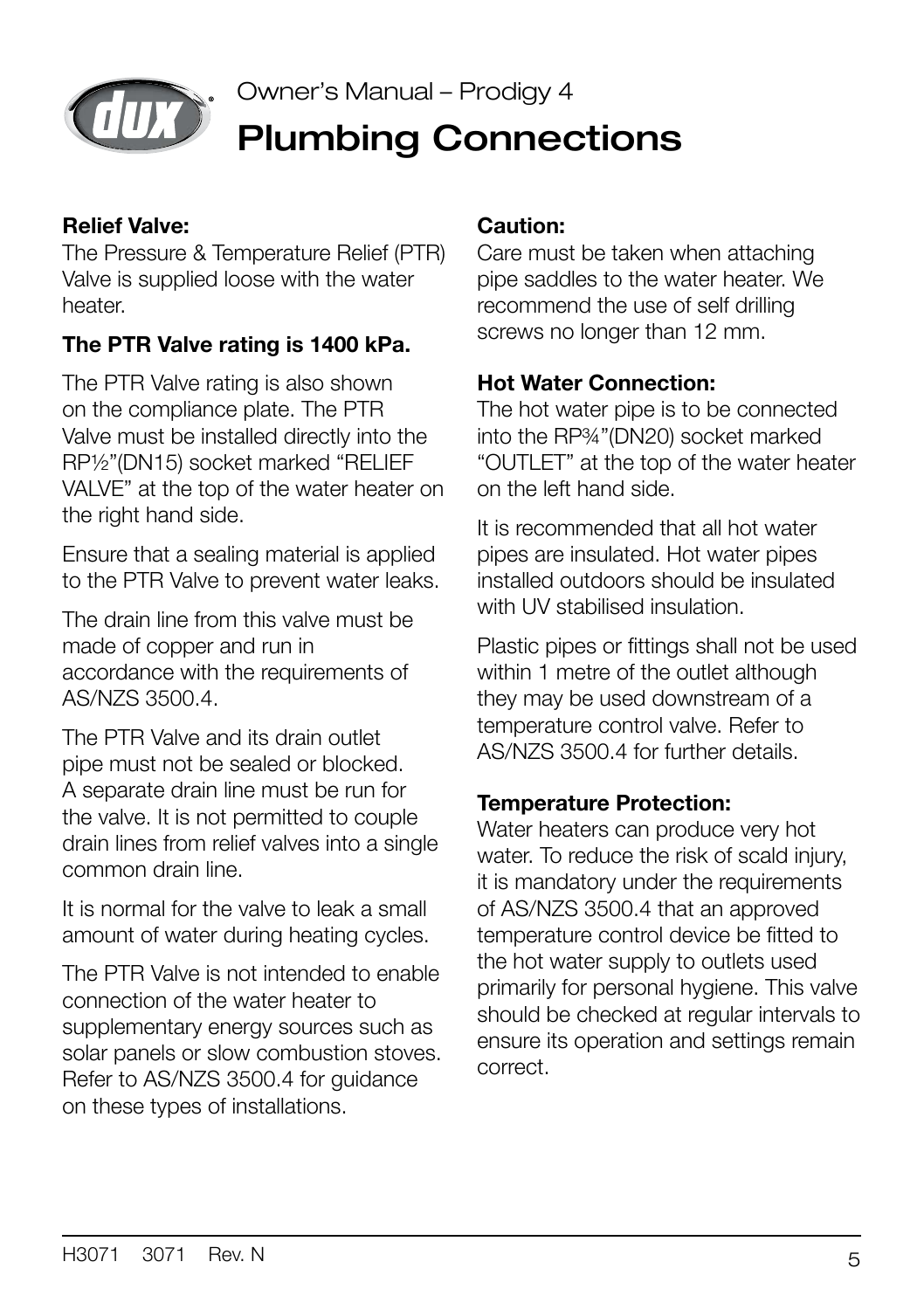

### Owner's Manual – Prodigy 4 Plumbing Connections

#### **Cold Water Connection:**

The water heater is intended to be permanently connected to the water supply main.

An approved isolating valve, nonreturn valve, line strainer (optional but recommended) and union must be fitted between the water supply main and the RP¾"(DN20) socket marked "INLET" at the bottom of the water heater on the left hand side.

All fittings must be approved by the relevant Authority. Plastic pipes or fittings shall not be used between the isolating valve and the inlet.

See the diagram below for details.

#### **Water Supply Pressure:**

This water heater is designed for direct connection to water supply pressures of up to **1120 kPa**.

Where the mains pressure can exceed or fluctuate beyond the pressure shown above, a pressure reducing valve must be fitted in the cold water inlet supply.

#### **Note for New Zealand, South Australia and Western Australia:**

It is a requirement in these locations that an expansion control valve be fitted on the cold water supply line between the non-return valve and the water heater.



#### Cold Water Connections

Note: a combined isolating valve/non-return valve/line strainer may be used.

The expansion control valve is only required where local regulations demand, although it is recommended in areas where the water saturation index is greater than  $0.40$ .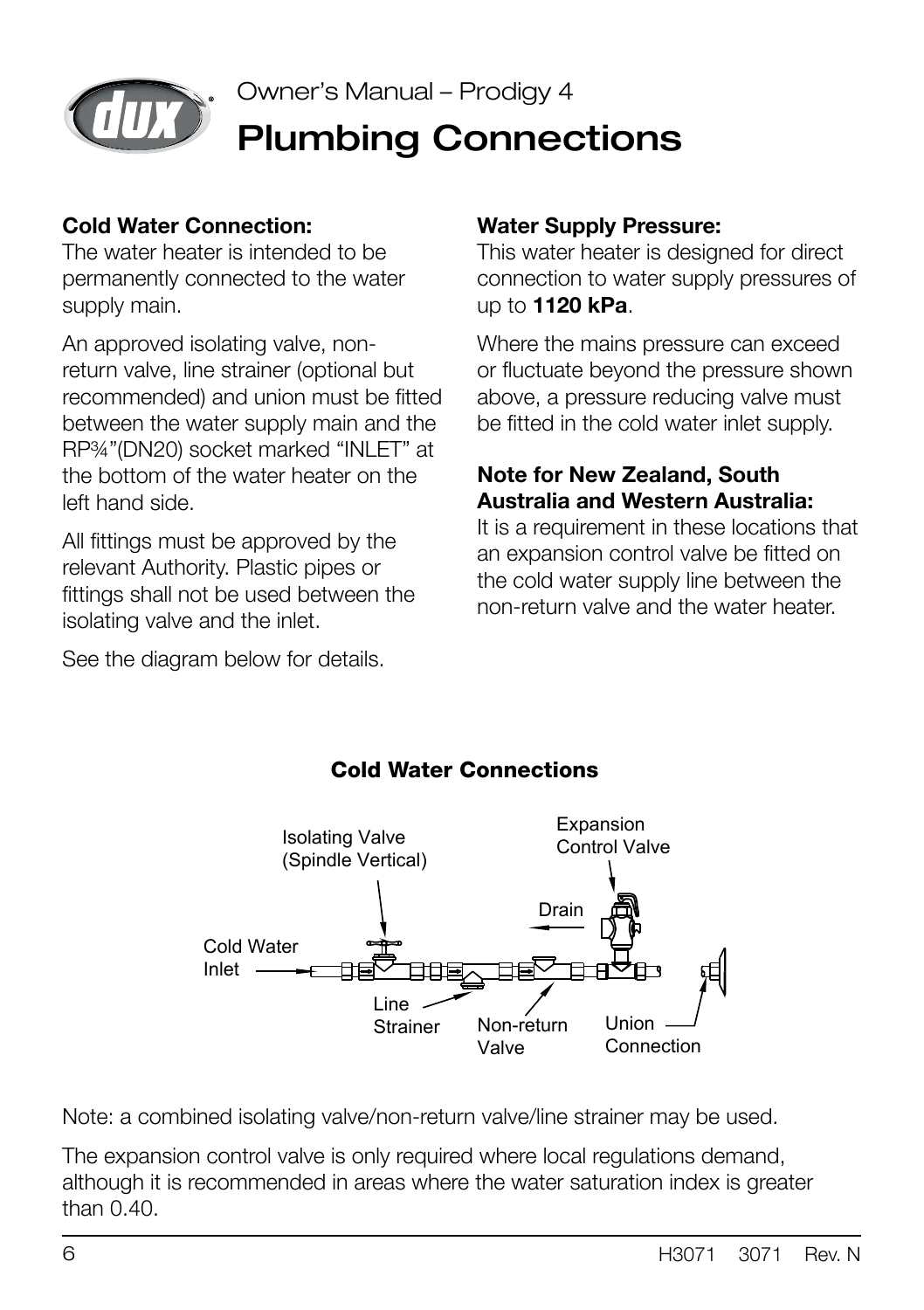

# Gas Connection and Filling

#### **Gas Connection:**

Ensure that the gas type to be connected matches the gas type marked on the compliance plate of the water heater.

The gas pipe should be sized in accordance with AS/NZS 5601.1. An isolation valve must be installed in the gas pipe before it enters the water heater.

The gas pipe must be connected via the gas entry hole on the left hand side of the water heater. See Specifications on page 4 for the location of the entry hole.

Ensure that the black plastic grommet, supplied loose with the water heater, is slid over the gas pipe before the connections are completed. The grommet must then be clipped into the case.

A union should be used to connect the gas pipe to the RP½" (DN15) socket on the gas control valve. Ensure that the union is not over-tightened in the gas control valve.

The water heater must be filled with water before lighting the gas.

#### **Filling the Water Heater:**

- 1. Open all hot water taps.
- 2. Open the isolating valve at the cold water inlet slowly and allow the water heater to fill until water flows through the system.
- 3. Close each hot water tap after the air is expelled from its line.
- 4. Open the Pressure & Temperature Relief Valve for approximately 10 seconds by lifting the easing lever on the valve. Confirm that water drains to waste through the relief valve drain pipe.
- 5. Lower the lever gently and check that it closes correctly.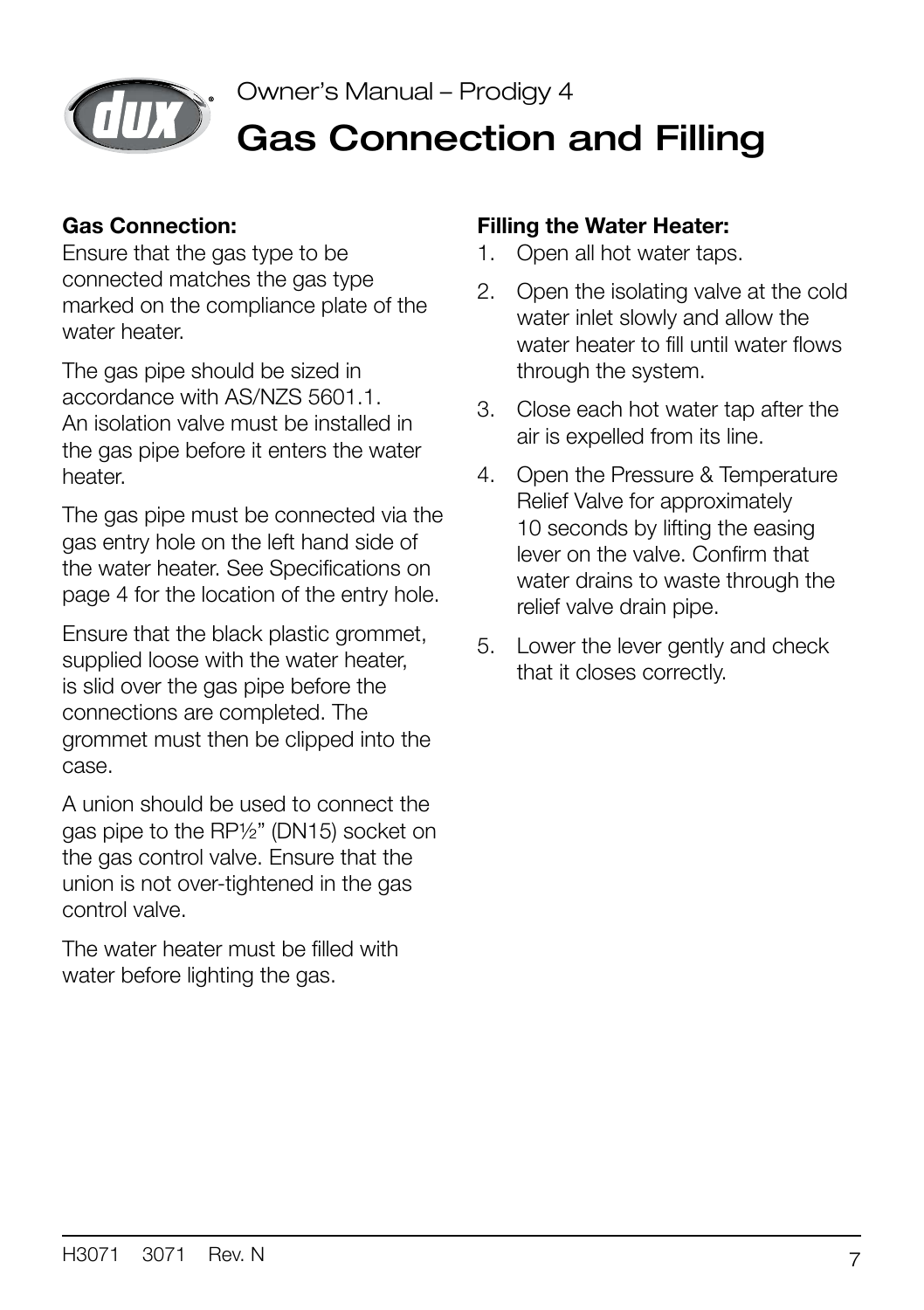

# Lighting the Water Heater

#### **Caution:**

Do not light the water heater until it has been filled with water (see Filling the Water Heater on page 7).

Do not attempt to light the water heater if the pilot is out and the knob is in the "ON" position (one of the number settings). Follow the steps below.

#### **Important Safety Note:**



Do not look directly into the burner area. Keep your head above the top of the access cover opening. Use a mirror to observe the flame.

#### **Lighting Procedure:**

The diagram on the next page shows the location of the control knob and the igniter button on the gas control valve.

- 1. Remove the access cover. (A copy of the lighting procedure can also be found on the inside of the access cover).
- 2. Turn the control knob fully clockwise to the "•" (off) position.
- 3. Wait five (5) minutes so any build-up of unburnt gas can escape.
- 4. Turn the control knob to the  $\clubsuit$  (pilot) position.
- 5. Depress the control knob fully (until  $\clubsuit$ disappears below housing) and after thirty (30) seconds, whilst keeping the control knob depressed, repeatedly press the igniter button (for up to 40

seconds) until the pilot flame ignites. Note - it is not possible to depress the control knob fully if the gas control valve has activated its safety shutoff feature. In this case, wait sixty (60) seconds for the gas control valve to reset.

- 6. Keep the control knob depressed for twenty (20) seconds after the pilot flame lights. Use a mirror to observe the pilot flame. Do not attempt to observe the flame directly.
- 7. Release the control knob and check the pilot is still alight.
- 8. If the pilot has failed to light or has not remained alight, turn the control knob to "•" (off). Wait five (5) minutes for the escape of unburnt gas, then begin again at step 4.
- 9. When the pilot flame remains alight with the control knob released, turn the control knob anticlockwise to one of the number settings. A minimum setting of "6" is recommended and this will give a water temperature of about 60°C.
- 10. Turn the control knob to a higher number for higher water temperatures.
- 11. If the main burner does not light at the selected setting, the water may already be at the selected temperature.
- 12. Replace the access cover and ensure it is firmly in position.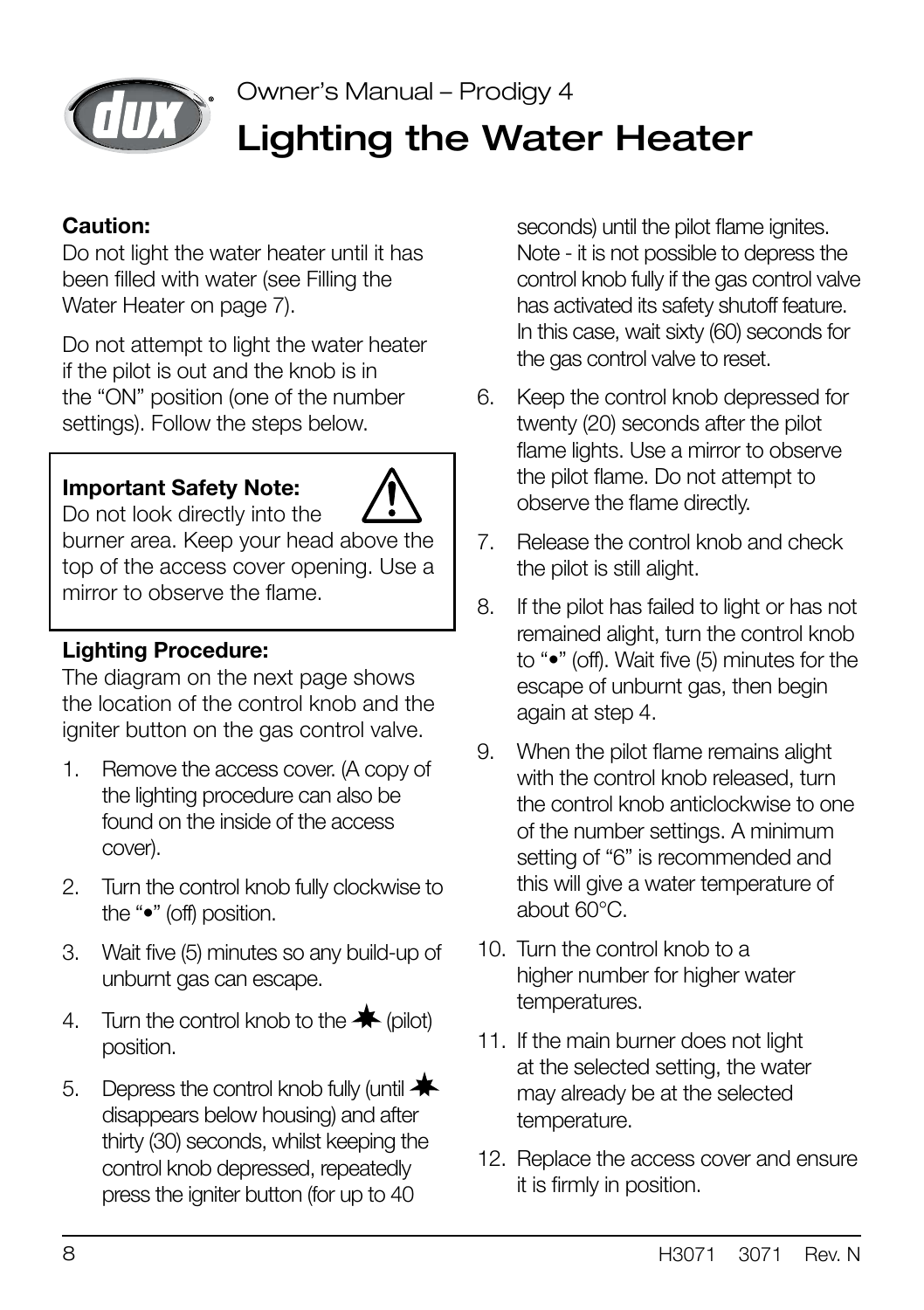

### Shut Down and Draining

#### **Shutting Down the Water Heater:**

- 1. Remove the access cover and turn the control knob to the "•" (off) position.
- 2. Turn off the gas isolation valve. **Never turn off the gas supply without turning the control knob to the off position first.**
- 3. Turn off the cold water supply isolation valve.
- 4. Replace the access cover.

#### **Draining the Water Heater:**

- 1. Shut down the water heater by carrying out the steps listed at left.
- 2. Gently operate the easing lever on the Pressure & Temperature Relief (PTR) Valve to release the pressure in the water heater.
- 3. Disconnect the cold water inlet union to the water heater and attach a drain hose.
- 4. Gently operate the easing lever on the PTR Valve to let air into the water heater and allow water to escape through the hose.



**GAS CONTROL VALVE DIAGRAM**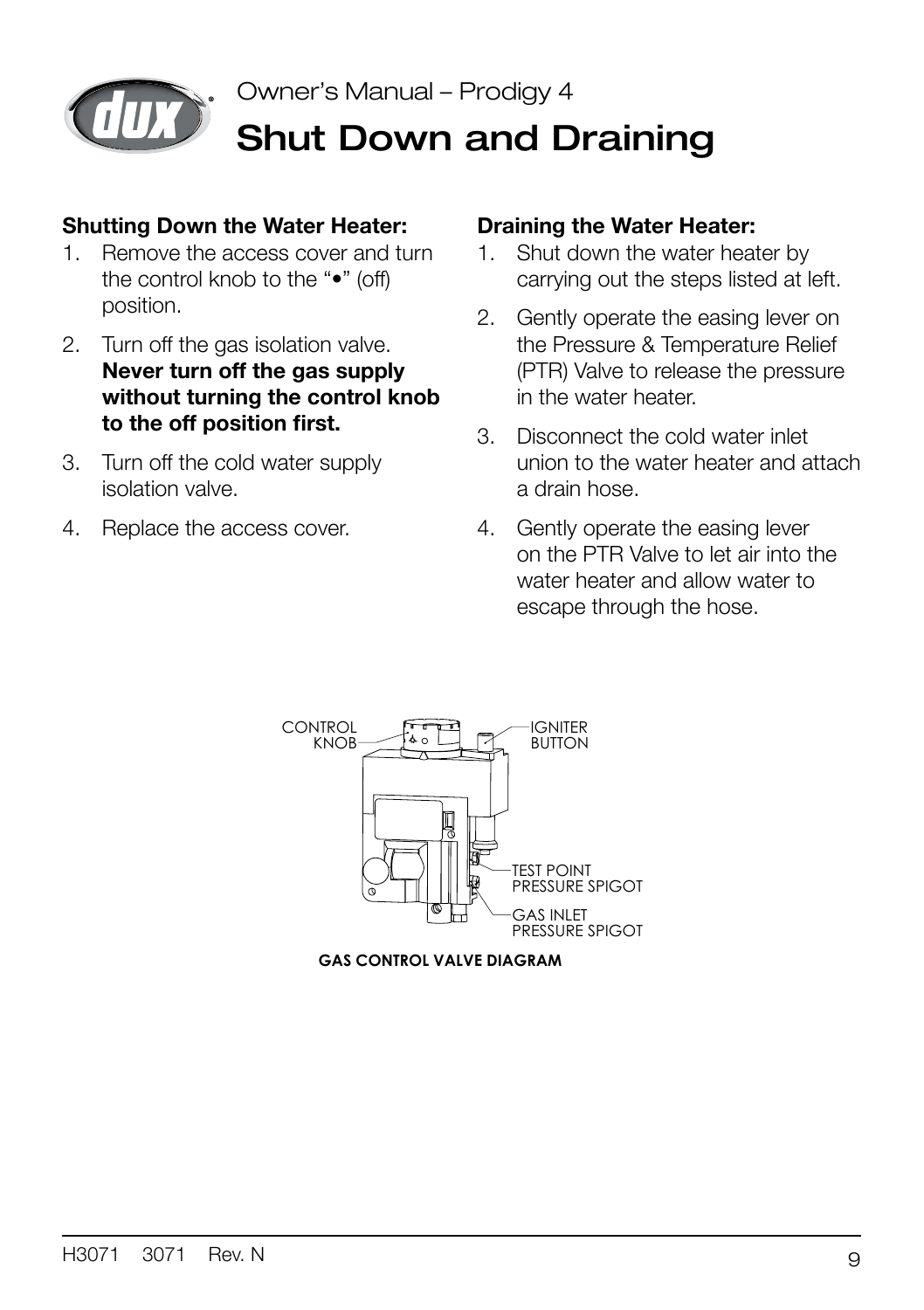

# **Testing**

The operation of the water heater must be tested by the installer. This work must only be done by a licensed tradesperson.

#### **Test for Leaks:**

Check the water inlet, water outlet and gas inlet pipe work and connections for leaks.

#### **Test the Gas Inlet Pressure:**

For correct operation of the water heater, the gas inlet pressure must be at least:

| Natural Gas | 1.13 kPa |
|-------------|----------|
| Propane     | 2.75 kPa |

To test the gas inlet pressure, follow the procedure below. If the pressure is less than the above value, there could be a problem with the gas meter or supply pipe size.

- 1. Ensure that the water heater has been filled with water and that the gas isolation valve is turned off.
- 2. Remove the lower of the two hex head screws on the right hand side of the gas control valve and fit a manometer to the spigot.
- 3. Turn on the gas isolation valve and light the water heater. See Lighting the Water Heater on page 8.
- 4. If necessary, adjust the control knob until the main burner lights.
- 5. With the main burner alight, measure the pressure.
- 6. Turn the thermostat knob to the "•" (off) position and turn off the gas isolation valve.
- 7. Disconnect the manometer and replace the hex head screw removed at step 2.

#### **Test the Gas Test Point Pressure:**

For correct operation of the water heater, the gas test point pressure must be within 5% of the value marked on the compliance plate.

To test the gas test point pressure, follow the same procedure used for the gas inlet pressure except that the upper of the two hex head screws is to be removed at step 2.

If the pressure is not within 5% of the marked value, contact Dux After Sales and Service for advice.

#### **Final Checks:**

- Turn on the gas isolation valve and light the water heater.
- Make sure that there are no gas leaks from either of the two hex head screws.
- Set the gas control knob to position "6" unless hot water is not required.
- Replace the access cover.
- Hand this manual to the occupier of the premises and explain the lighting procedure if required.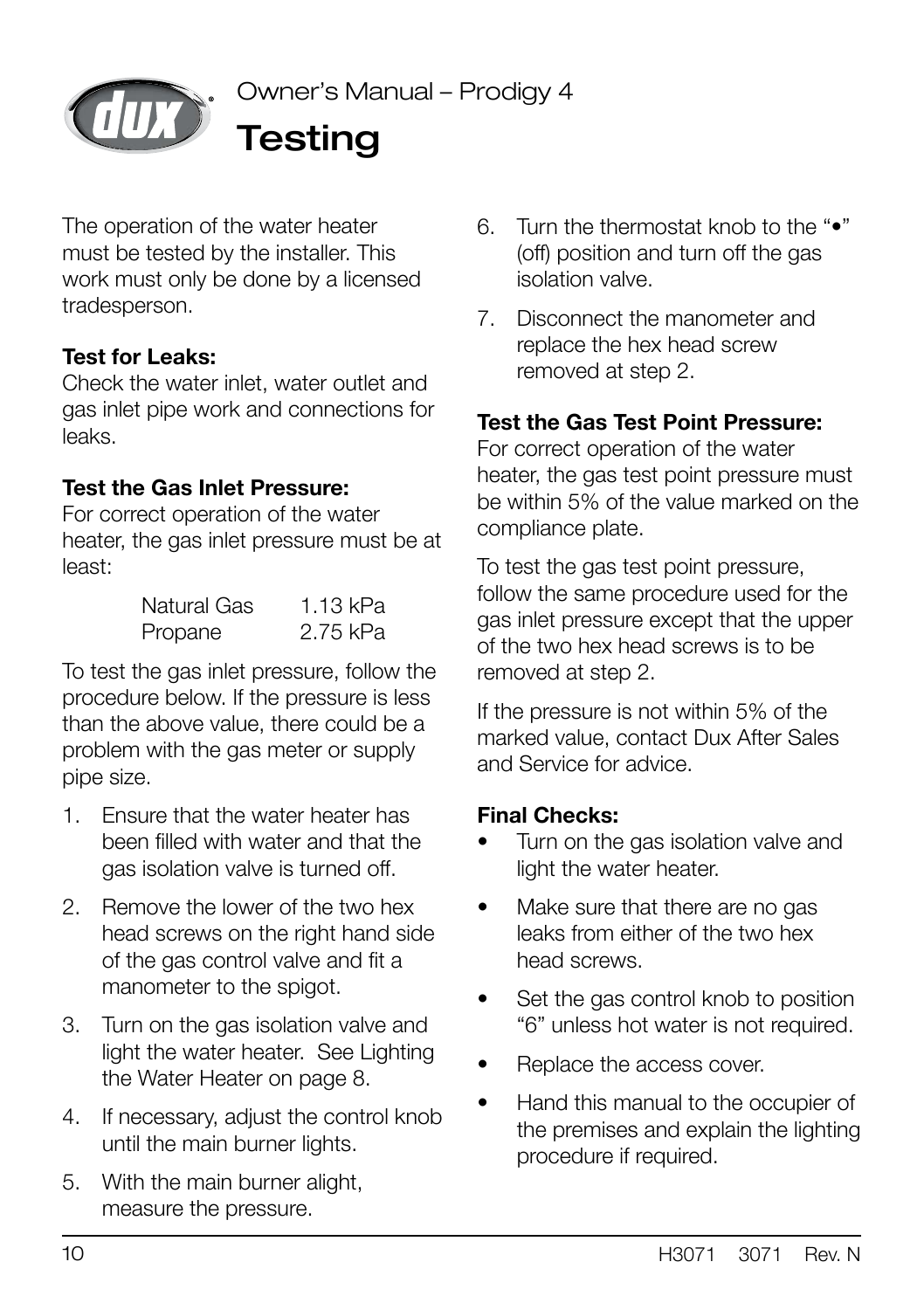

### Owner's Manual – Prodigy 4 Owner's Information

#### **Safety:**

This water heater is not intended for use by persons (including children) with reduced physical, sensory or mental capabilities, or lack of experience and knowledge, unless they have been given supervision or instruction concerning use of the water heater by a person responsible for their safety.

Children and animals should be supervised to ensure that they do not interfere with the water heater.

DO NOT spray aerosols in the vicinity of this water heater while it is operating.

DO NOT use or store flammable materials or chemicals in or near this water heater.

DO NOT place articles on or against this water heater

DO NOT modify this water heater.

DO NOT operate the water heater with any panels or covers removed.

#### **Relief Valve:**

The Pressure & Temperature Relief (PTR) Valve must be installed directly into the top socket marked "RELIEF VALVE".

The PTR Valve rating is shown on the compliance plate. The valve must not be tampered with or removed. The water heater must not be operated unless this valve is fitted and in working order.

The PTR Valve should be checked by a licensed tradesperson for adequate performance, or replaced at intervals not exceeding 5 years, or less in areas where local regulations apply.

The PTR Valve is to be operated regularly to remove lime deposits and to verify that it is not blocked. It is normal for the valve to leak a small amount of water during heating cycles.

#### **Danger:**

Failure to operate the PTR Valve easing lever at least once every six months may result in the water heater failing.

Continuous leakage of water from the PTR Valve may indicate a problem with the water heater. This may be caused by excessive water supply pressure, a faulty PTR Valve or a faulty Gas Control Valve.

Shut down the water heater and contact Dux After Sales and Service.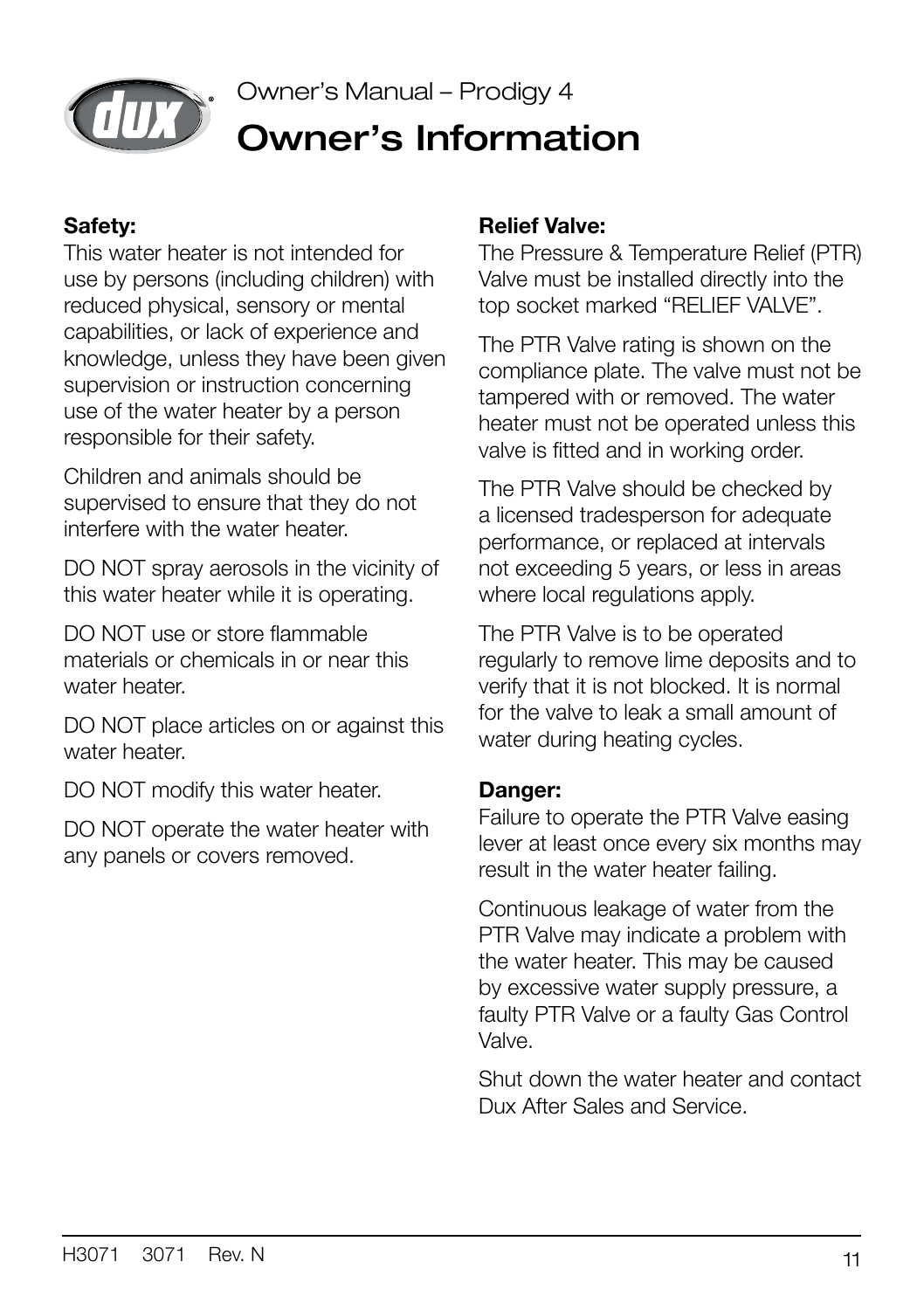

### Owner's Manual – Prodigy 4 Owner's Information

#### **Gas Control Valve:**

As well as acting as a thermostat, the gas control valve is fitted with over temperature energy cut-outs.

The gas control valve must not be tampered with or bypassed.

Replacement of the gas control valve must only be carried out by a licensed tradesperson or the manufacturer.

The water heater must not be operated unless the gas control valve is fitted and in working order.

#### **Temperature Protection:**

Water heaters can produce very hot water. To reduce the risk of scald injury, it is mandatory that an approved temperature control device be fitted to the hot water supply to outlets used primarily for personal hygiene. This device should be checked at regular intervals to ensure its operation and settings remain correct.

#### **Not Using Hot Water?**

If you are not expecting to need hot water for more than a few days, the control knob on the gas control valve thermostat can be set to the  $\clubsuit$  (pilot) position to conserve energy. Alternatively, the water heater can be shut down.

If the water heater is not used for two weeks or more, a quantity of hydrogen (which is highly flammable) may accumulate inside the water heater tank.

To dissipate this gas safely it is recommended that a hot tap be turned on for several minutes at a sink, basin or bath, but not a dishwasher, clothes washer or other appliance.

During this procedure there must be no smoking, open flame or any other electrical appliance operating nearby. If hydrogen is discharged through the tap it will probably make a sound similar to that of air escaping.

#### **Water Heater Appears to be Leaking:**

If the water heater is heating a large quantity of cold water, condensation may form inside the water heater and drip down onto the burner.

This is NOT an indication that the water heater is leaking, but is the result of an efficient gas combustion process.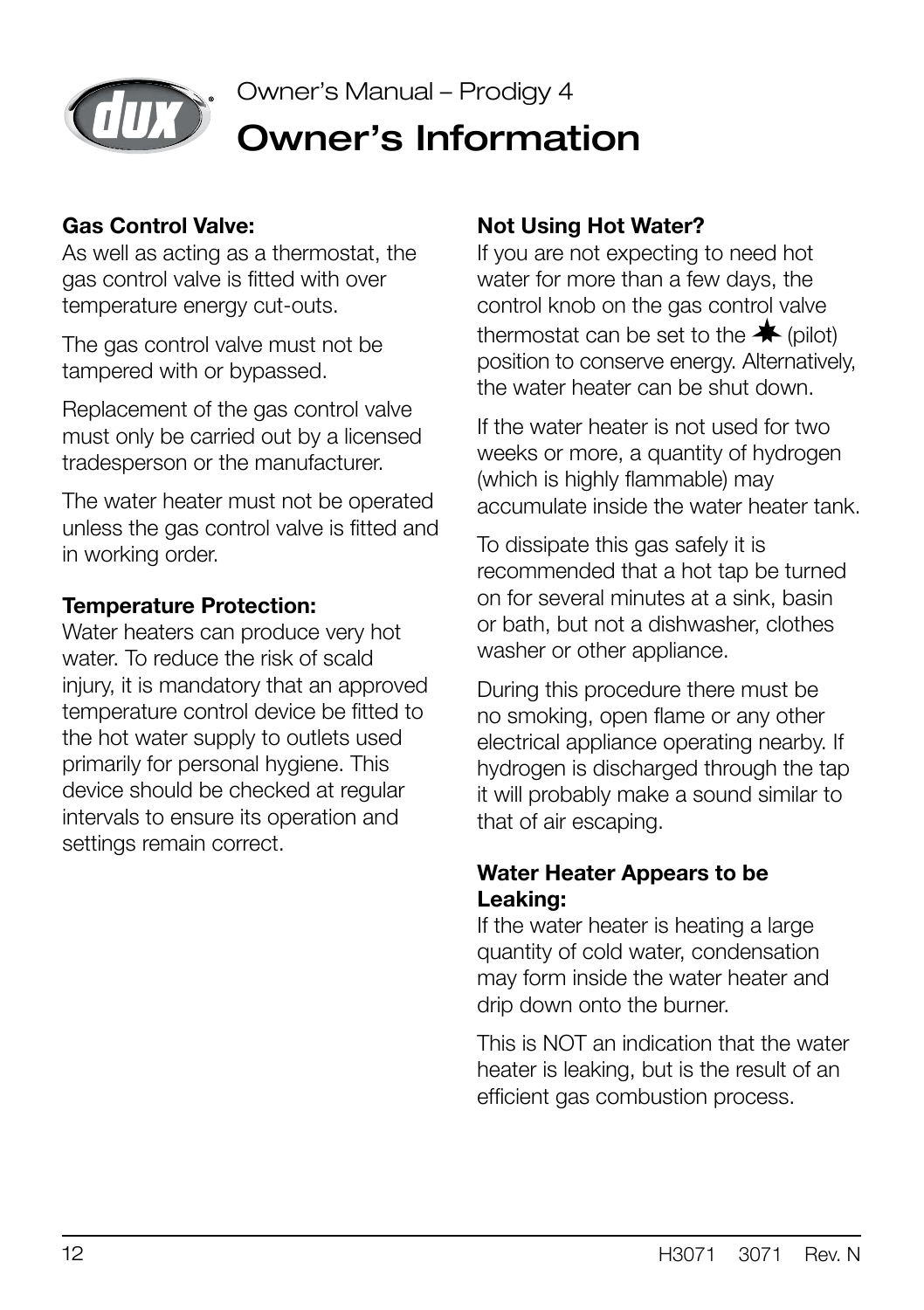

# System Maintenance

Regular servicing will help to keep the water heater operating safely and efficiently.

#### **Six Month Service:**

This service may be carried out by the owner.

- 1. Stand clear of the Pressure & Temperature Relief (PTR) Valve drain pipe outlet.
- 2. Open the PTR Valve for approximately 10 seconds by lifting the easing lever on the valve. Confirm that water discharges to waste through the drain pipe.
- 3. Lower the easing lever gently and check that it closes correctly.
- 4. Repeat the above process for the expansion control valve (if installed).

Other than this, personally inspecting or servicing any part of the water heater is not recommended.

#### **Annual Service:**

This service should only be carried out by a licensed tradesperson. We recommend your local Dux Service Agent.

The service should include the following:

- Inspect and flush PTR Valve and expansion control valve (if installed).
- Check the spark gap, gas control valve and thermocouple.
- Check and if necessary adjust the main burner pressure.
- Clean and check the main burner and the pilot light.

#### **Five Year Service:**

This service should only be carried out by a licensed tradesperson. We recommend your local Dux Service Agent.

In locations where the water has Total Dissolved Solids (TDS) exceeding 600 mg/L, this service is recommended every 3 years.

In addition to the items listed in the Annual Service, this service should include the following:

- Replace the PTR Valve.
- Replace the anode.
- Drain and flush the water heater.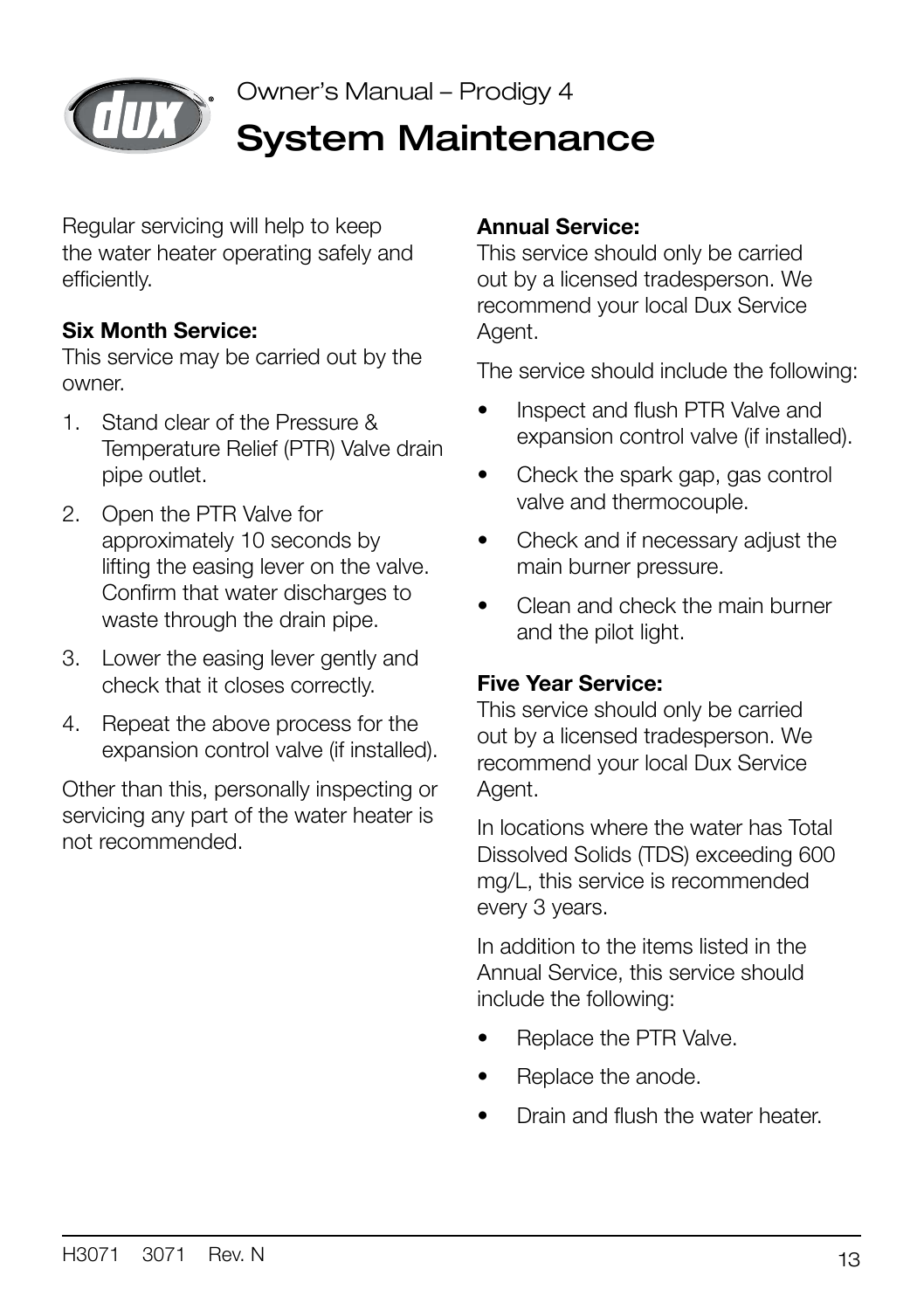

# Considering a Service Call?

It is recommended that the following points be reviewed before making a service call:

#### **No Hot Water:**

Confirm the pilot is alight. If it is not, see Lighting the Water Heater on page 8.

#### **High Gas Bills or Insufficient Hot Water:**

- Consider that often the hot water usage of showers, washing machines and dishwashers can be under estimated. Review these appliances to determine if the daily usage is greater than the capability of the water heater.
- If necessary check the shower flow rates with a bucket, measuring the amount of water used over a period of time. If it is not possible to adjust water usage patterns, an inexpensive flow control valve can easily be fitted to the shower outlet.
- Is the water heater the correct size for the requirements? Sizing details are available from your Dux supplier.
- Is there a leaking hot water pipe or dripping hot water tap? A small leak can waste a large quantity of hot water. Replace faulty tap washers and arrange for your plumber to rectify any leaking pipe work.

Is the Pressure & Temperature Relief Valve discharging too much water? See below.

#### **Continuous Trickle of Water from Pressure & Temperature Relief (PTR) Valve:**

This is most likely due to a build up of foreign matter. In this case, try gently raising the easing lever on the PTR Valve for a few seconds, then release gently.

This may dislodge a small particle of foreign matter and rectify the fault.

#### **Water Discharge from PTR Valve:**

It is not unusual for a small quantity of water to discharge during the heating of water in the storage tank. The amount of discharge will depend on hot water usage and the size of the storage tank.

As a guide, it will discharge about 2% of the volume of the water heated.

Continuous leakage of water from the PTR Valve may indicate a problem with the water heater. Shut down the water heater and contact Dux After Sales and Service.

**If after checking the above points, the problem has not been identified, please contact Dux After Sales and Service.**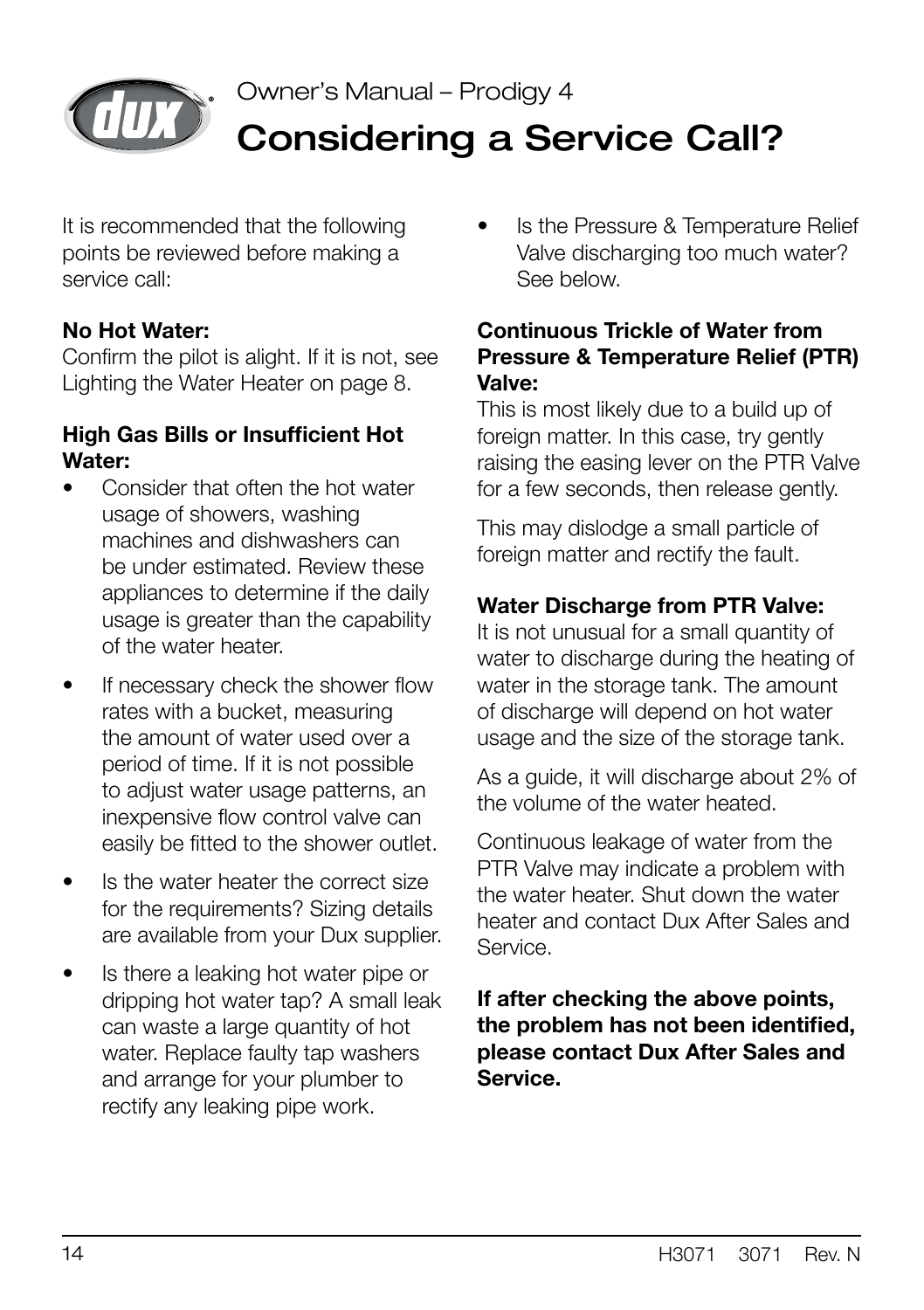

### **Warranty**

#### **Dux Gas Storage Water Heater - Warranty Summary:**

All components of the water heater are covered by a 1 year parts and labour warranty. The storage tank is covered for a further 6 years against failure. See below for details and conditions.

The benefits provided to you by this warranty are in addition to any other rights and remedies available to you under the Australian Consumer Law.

#### **One Year Parts and Labour Warranty:**

Dux Manufacturing Limited ("Dux") warrants against defects in the water heater arising from faulty materials or workmanship for a period of one year. Conditions apply (see below).

During this period Dux will repair or replace any failed component or where necessary, in the absolute discretion of Dux, replace the water heater, free of charge including reasonable labour costs incurred during normal business working hours.

#### **Extended Tank Failure Warranty:**

Dux also warrants against failure of the storage tank for a further period depending on the application:

- Six years for single family dwellings.
- Two years for all other applications.

Conditions apply (see below).

During the first year of warranty, Dux

will provide a replacement water heater free of charge including installation and labour costs.

In years two to six, Dux will provide a replacement water heater free of charge. Installation and other labour costs are the responsibility of the owner.

#### **Warranty Conditions:**

The warranty only applies to the water heater itself and the components supplied with the water heater by Dux. The warranty does not cover components supplied by others, including the installer.

The tank failure warranty does not apply if the water heater has been connected to a water supply where the Total Dissolved Solids content is greater than 2500 mg/L.

These warranties do not apply to defects that are a result of, without limitation, the following:

- failure to install the water heater in accordance with the installation instructions or statutory requirements;
- faulty plumbing or gas supplies including excessive pressure;
- use of the water heater in a manner contrary to this manual or other instructions provided by Dux;
- alterations or repair of the water heater other than by an accredited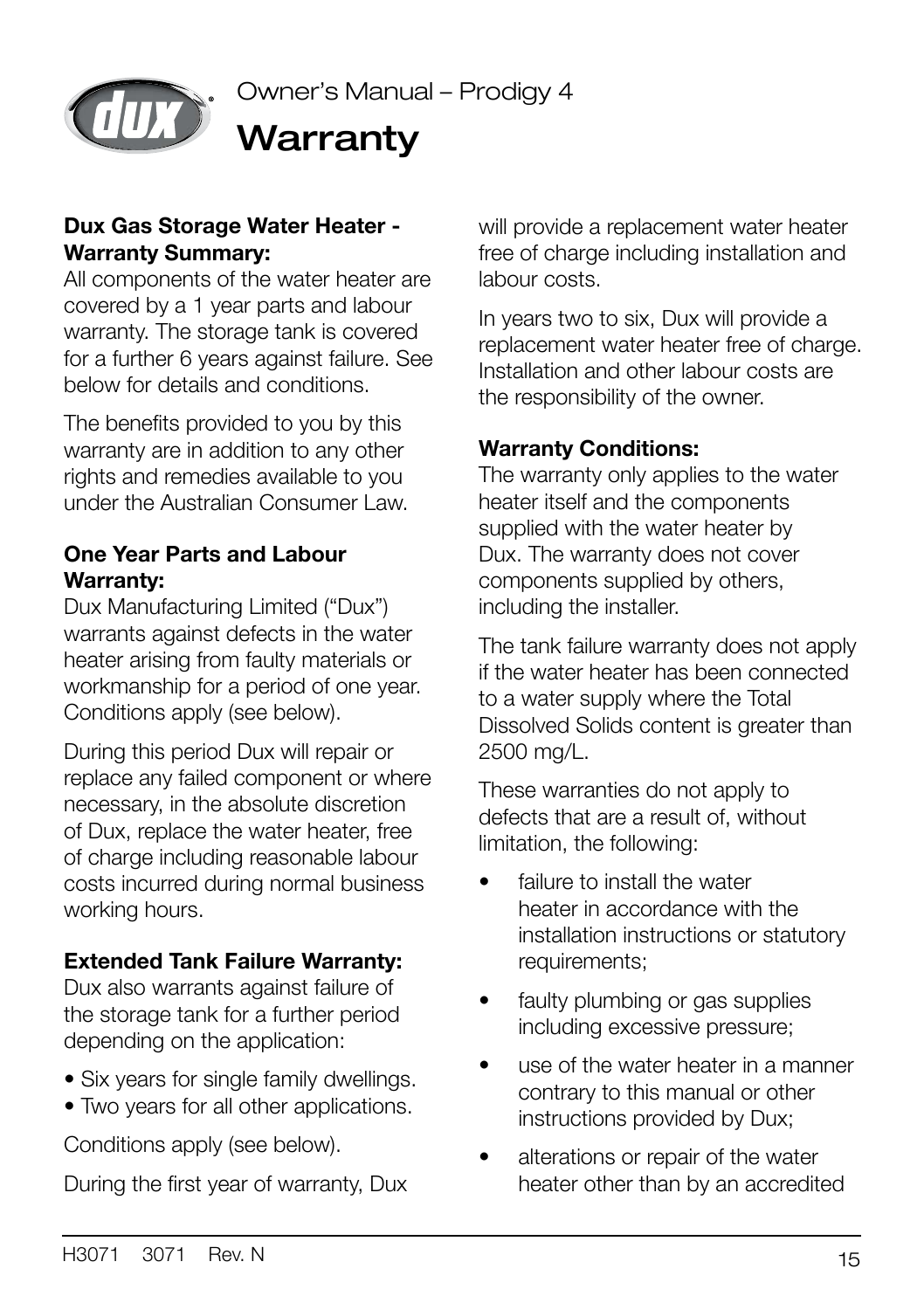

# **Warranty**

and licensed service agent or technician;

• accidental damage or abuse.

If the water heater is installed in a position that does not comply with the installation instructions or statutory requirements, then this warranty does not cover major dismantling or removal of cupboards, doors, walls or special equipment and/or excessive labour, at the determination of Dux, to make the water heater accessible for repair or replacement.

Where the Dux water heater is located outside the metropolitan area of a capital city and is more than 100km from a Dux office or Dux agent, the Owner will be responsible under the warranty for paying the costs of transporting the water heater and or any component in the water heater to and from an approved Dux agent or Dux office (including any insurance associated with that transport), or paying the travelling time of an approved Dux agent to and from the owners premises.

#### **Commencement of Warranty:**

The warranty period commences from the date of installation of the water heater. Where proof of the date of installation is not available, the warranty period commences on the date of manufacture of the water heater. This is shown on the compliance plate on the

outside of the water heater.

The replacement of the water heater, or a component of it, under this warranty does not change the warranty commencement date. The original commencement date continues to apply.

#### **Consequential Losses:**

Claims for damage to furniture, carpets, walls, foundations or any other consequential loss either directly or indirectly due to defects of any kind in the water heater will only be met by Dux where the damage could be considered reasonably foreseeable and the water heater was installed in accordance with the installation instructions and all relevant statutory requirements.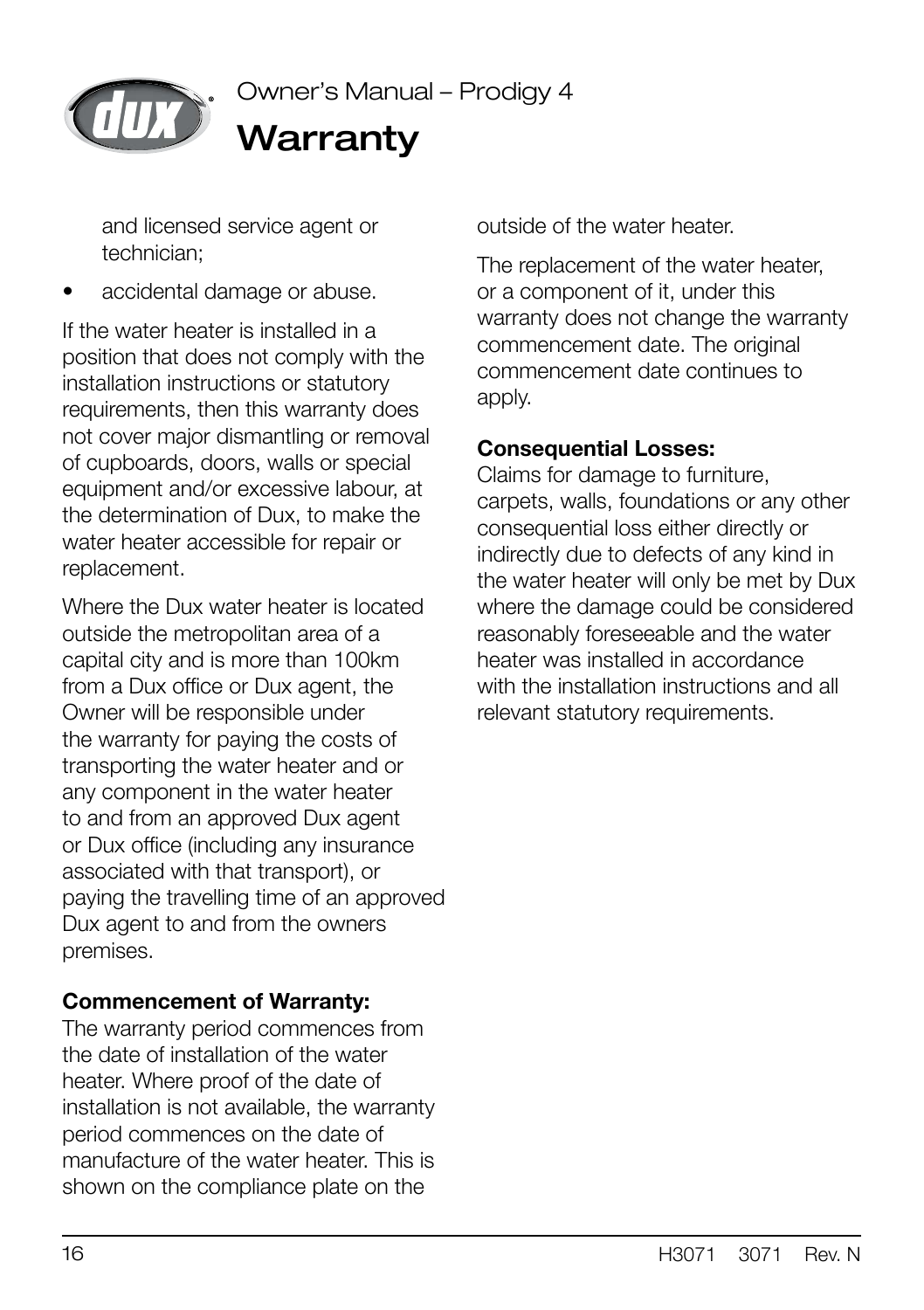

### **Warranty**

#### **The Australian Consumer Law ("ACL"):**

Our goods come with guarantees that cannot be excluded under the Australian Consumer Law. You are entitled to a replacement or refund for a major failure and compensation for any other reasonably foreseeable loss or damage. You are also entitled to have the goods repaired or replaced if the goods fail to be of acceptable quality and the failure does not amount to a major failure.

If Dux fails to meet a guarantee under the ACL, your remedy for such failure may be limited to any one or more of the following:

- replacement of the water heater;
- repair of the water heater;
- refunding the cost of the water heater;
- payment of the reasonable costs of having the water heater repaired;
- payment in respect of the reduced value of the water heater.

#### **How to Make a Warranty Claim:**

Warranty claims can be placed by completing the following steps:

- Contact Dux on one of the numbers listed below.
- Select the "Service" option followed by the "Hot Water" option.
- Provide the serial number and model number of the water

heater. This can be found on the compliance plate on the outside of the water heater.

- Provide your full name, address and contact number.
- Provide proof of date of installation for warranty to commence from that date, rather than from the date of manufacture. See Commencement of Warranty on page 16.

Please note that if the defect or fault is not covered by the warranty or guarantee, you will be responsible for the costs incurred by the service agent or technician.